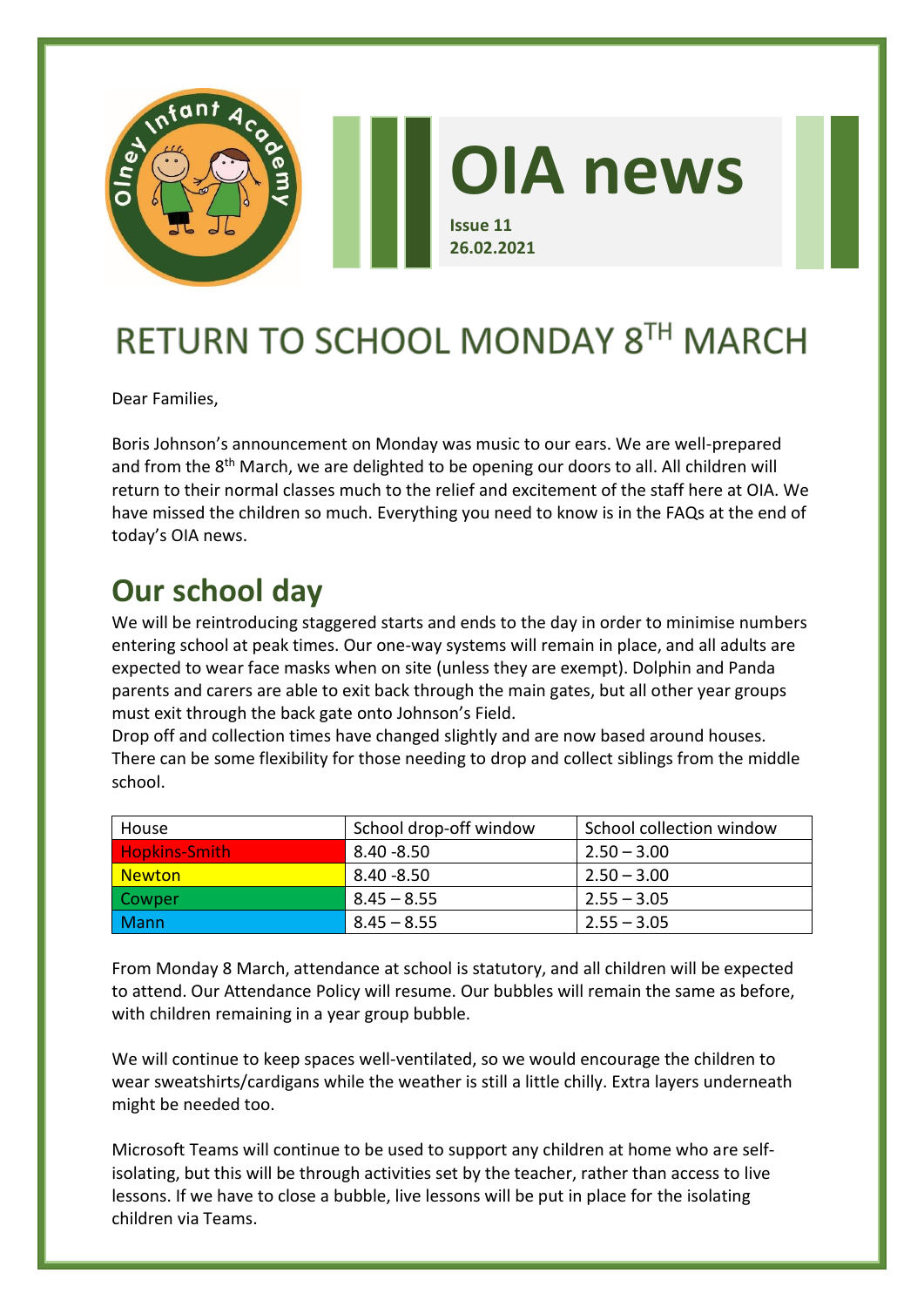### **Breakfast Club, Kidz Club and after-school activities**

Kidz Club and breakfast club will be fully open again from Monday 8 March, and bookings can be made via Parent Mail. We are in the process of reviewing our other after school club activities and will share details of these with you at a later stage.

#### **Next Week**

Lessons will continue to take place next week, via Microsoft Teams, as normal, with the exception of Wednesday  $4<sup>th</sup>$  March, when there will only be 2 live lessons in the morning. In the afternoon, the class teachers will set some small group check ins to give the children a chance to hear from their teacher about what to expect on the 8<sup>th</sup>. The aim here is to reassure the children and to let them know how excited we are to have them back. This session will also give you the opportunity to ask any questions. The middle school are speaking to children on an individual basis, but we feel for the age of our children, a little group chat will suit them better. Please if you have any worries or would like to talk to your class teacher or a member of the school team, please do call us.

All lessons next week, as they currently do, will have follow on learning activities. However, any feedback for these activities will be completed when the children return. Teacher's marking time will be spent preparing for the wider opening.

# **Finally…**

During this lockdown period, we have been constantly overwhelmed by how brilliantly everyone has adapted to remote learning – children, parents and staff alike! The children in school have also been superstars, having taken everything in their stride with smiles all round. It truly has been a collective effort, for which we thank each and every one of you!

We simply cannot wait to welcome you all back into school on Monday 8 March, where we belong, and we are sure that you are feeling ready for your children to return after these long weeks at home! Please be assured that our teaching team will do everything in their power to support the children as they settle back in, will provide them with a sense of normality, and will ensure that they continue to progress in their learning.

Thank you again for the role you have played in helping your children through this challenging period – you have all been amazing and we have been blown away by your constant support.

With my heartfelt thanks,

BARTY

Sarah Armitage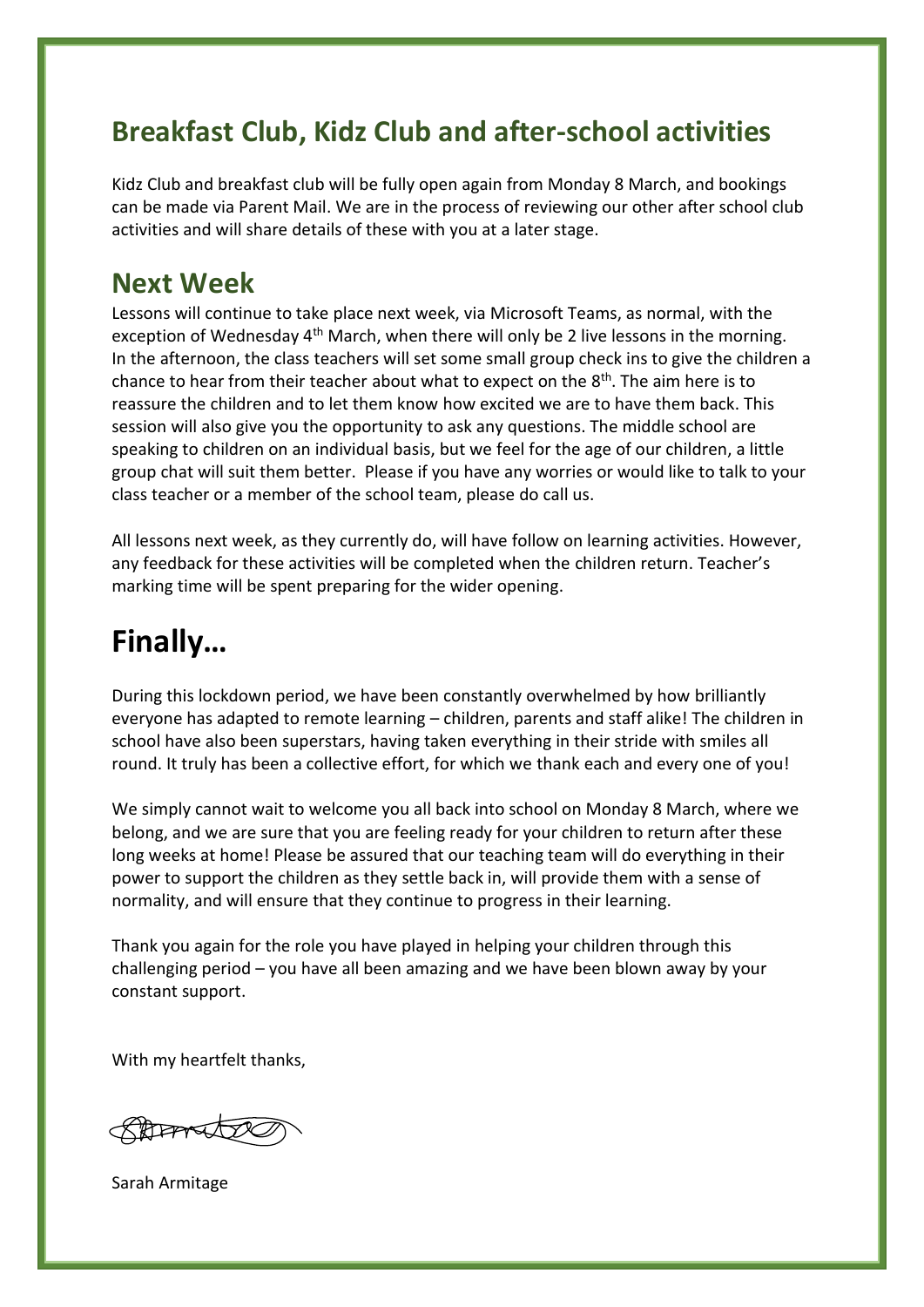| <b>Returning to School March 2021</b>                                                |                                                                                                                                                                                                                                                                                                                                                                                                                                                                                                                                                                                                                                                                                                                                                                                                                                                                                                                                                                                                                                                                                                                                            |                                |                          |  |
|--------------------------------------------------------------------------------------|--------------------------------------------------------------------------------------------------------------------------------------------------------------------------------------------------------------------------------------------------------------------------------------------------------------------------------------------------------------------------------------------------------------------------------------------------------------------------------------------------------------------------------------------------------------------------------------------------------------------------------------------------------------------------------------------------------------------------------------------------------------------------------------------------------------------------------------------------------------------------------------------------------------------------------------------------------------------------------------------------------------------------------------------------------------------------------------------------------------------------------------------|--------------------------------|--------------------------|--|
| <b>Frequently Asked Questions for Parents</b>                                        |                                                                                                                                                                                                                                                                                                                                                                                                                                                                                                                                                                                                                                                                                                                                                                                                                                                                                                                                                                                                                                                                                                                                            |                                |                          |  |
|                                                                                      |                                                                                                                                                                                                                                                                                                                                                                                                                                                                                                                                                                                                                                                                                                                                                                                                                                                                                                                                                                                                                                                                                                                                            |                                |                          |  |
| When                                                                                 | In line with government guidance we will be open for all pupils from Monday                                                                                                                                                                                                                                                                                                                                                                                                                                                                                                                                                                                                                                                                                                                                                                                                                                                                                                                                                                                                                                                                |                                |                          |  |
| is school reopening?                                                                 | 8 <sup>th</sup> March 2021.                                                                                                                                                                                                                                                                                                                                                                                                                                                                                                                                                                                                                                                                                                                                                                                                                                                                                                                                                                                                                                                                                                                |                                |                          |  |
| What will happen in<br>the run up to school<br>opening (week<br>beginning 1st March) | Lessons will continue to take place next week, via Microsoft Teams, as<br>normal, with the exception of Wednesday 4 <sup>th</sup> March, when there will be just 2<br>live lessons in the morning. In the afternoon the class teachers will set some<br>small group check ins to give the children a chance to hear from their teacher<br>what to expect on the $8th$ and to be reassured. Parents can also ask any<br>questions at this point.                                                                                                                                                                                                                                                                                                                                                                                                                                                                                                                                                                                                                                                                                            |                                |                          |  |
|                                                                                      | All lessons next week will have follow on learning activities, however, any                                                                                                                                                                                                                                                                                                                                                                                                                                                                                                                                                                                                                                                                                                                                                                                                                                                                                                                                                                                                                                                                |                                |                          |  |
|                                                                                      | feedback for these activities will be completed when the children return.<br>The children will be in the same group bubbles as they were before                                                                                                                                                                                                                                                                                                                                                                                                                                                                                                                                                                                                                                                                                                                                                                                                                                                                                                                                                                                            |                                |                          |  |
| Will the children be<br>in bubbles?                                                  | Christmas.                                                                                                                                                                                                                                                                                                                                                                                                                                                                                                                                                                                                                                                                                                                                                                                                                                                                                                                                                                                                                                                                                                                                 |                                |                          |  |
| Will there be whole                                                                  | No, until further notice we will not have whole in-person                                                                                                                                                                                                                                                                                                                                                                                                                                                                                                                                                                                                                                                                                                                                                                                                                                                                                                                                                                                                                                                                                  |                                |                          |  |
| school assemblies?                                                                   | Celebration Assembly will return online and class assemblies will replace whole school<br>ones                                                                                                                                                                                                                                                                                                                                                                                                                                                                                                                                                                                                                                                                                                                                                                                                                                                                                                                                                                                                                                             |                                |                          |  |
| How will the classes<br>be organised?<br>bring to school?                            | In line with government guidance, full classes will be returning. We will<br>endeavour to minimise furniture in rooms and to have tables organised in<br>such a way as to ensure as much social distancing as possible (year 2 only).<br>FS and Year 1 will have reduced contact and set places on the carpet and<br>additional cleaning will be in place of shared resources.<br>Where at all possible, all activities will be kept in classrooms and we will limit<br>the number of adults actively working in each year group.<br>In addition:<br>Staff will be requested to avoid close face to face contact and<br>minimise time spent within one metre of anyone<br>Staff will be undergoing lateral flow tests twice weekly as<br>advised by the DFE.<br>What should children Children can bring their bags to school but should limit what is in there to<br>what they absolutely need for example a lunchbox, water bottle, reading book<br>and diary.<br>What should children Children should wear normal school uniform other than on the days when<br>they come 'PE Ready' when they will wear their school PE kits. These 'PE |                                |                          |  |
| wear?                                                                                | Ready' days will be the same days as the Autumn term.                                                                                                                                                                                                                                                                                                                                                                                                                                                                                                                                                                                                                                                                                                                                                                                                                                                                                                                                                                                                                                                                                      |                                |                          |  |
| What time will school                                                                |                                                                                                                                                                                                                                                                                                                                                                                                                                                                                                                                                                                                                                                                                                                                                                                                                                                                                                                                                                                                                                                                                                                                            |                                |                          |  |
| start and finish and                                                                 | House                                                                                                                                                                                                                                                                                                                                                                                                                                                                                                                                                                                                                                                                                                                                                                                                                                                                                                                                                                                                                                                                                                                                      | School drop-off window         | School collection window |  |
| where will they need                                                                 | Hopkins-Smith                                                                                                                                                                                                                                                                                                                                                                                                                                                                                                                                                                                                                                                                                                                                                                                                                                                                                                                                                                                                                                                                                                                              | $8.40 - 8.50$                  | $2.50 - 3.00$            |  |
| to go?                                                                               | Newton                                                                                                                                                                                                                                                                                                                                                                                                                                                                                                                                                                                                                                                                                                                                                                                                                                                                                                                                                                                                                                                                                                                                     | $8.40 - 8.50$                  | $2.50 - 3.00$            |  |
|                                                                                      | Cowper<br>Mann                                                                                                                                                                                                                                                                                                                                                                                                                                                                                                                                                                                                                                                                                                                                                                                                                                                                                                                                                                                                                                                                                                                             | $8.45 - 8.55$<br>$8.45 - 8.55$ | $2.55 - 3.05$            |  |
|                                                                                      |                                                                                                                                                                                                                                                                                                                                                                                                                                                                                                                                                                                                                                                                                                                                                                                                                                                                                                                                                                                                                                                                                                                                            |                                | $2.55 - 3.05$            |  |
| Are parents allowed                                                                  | One adult can come onto the school site for drop off and collection.<br>As before, we ask that ALL parents (unless for a medical reason) wear                                                                                                                                                                                                                                                                                                                                                                                                                                                                                                                                                                                                                                                                                                                                                                                                                                                                                                                                                                                              |                                |                          |  |
| on site?                                                                             |                                                                                                                                                                                                                                                                                                                                                                                                                                                                                                                                                                                                                                                                                                                                                                                                                                                                                                                                                                                                                                                                                                                                            |                                |                          |  |
|                                                                                      | facemasks when coming on to the school site.                                                                                                                                                                                                                                                                                                                                                                                                                                                                                                                                                                                                                                                                                                                                                                                                                                                                                                                                                                                                                                                                                               |                                |                          |  |
| How will playtimes                                                                   | Year groups will have their own designated playground spaces                                                                                                                                                                                                                                                                                                                                                                                                                                                                                                                                                                                                                                                                                                                                                                                                                                                                                                                                                                                                                                                                               |                                |                          |  |
| and lunchtimes be                                                                    |                                                                                                                                                                                                                                                                                                                                                                                                                                                                                                                                                                                                                                                                                                                                                                                                                                                                                                                                                                                                                                                                                                                                            |                                |                          |  |
| managed?                                                                             | Year 2 will be eating in their classrooms and Foundation and Year 1 in the hall                                                                                                                                                                                                                                                                                                                                                                                                                                                                                                                                                                                                                                                                                                                                                                                                                                                                                                                                                                                                                                                            |                                |                          |  |
| Will wrap around                                                                     | Wrap around care will be provided.                                                                                                                                                                                                                                                                                                                                                                                                                                                                                                                                                                                                                                                                                                                                                                                                                                                                                                                                                                                                                                                                                                         |                                |                          |  |
| care be offered?                                                                     | Book as usual via parentmail                                                                                                                                                                                                                                                                                                                                                                                                                                                                                                                                                                                                                                                                                                                                                                                                                                                                                                                                                                                                                                                                                                               |                                |                          |  |